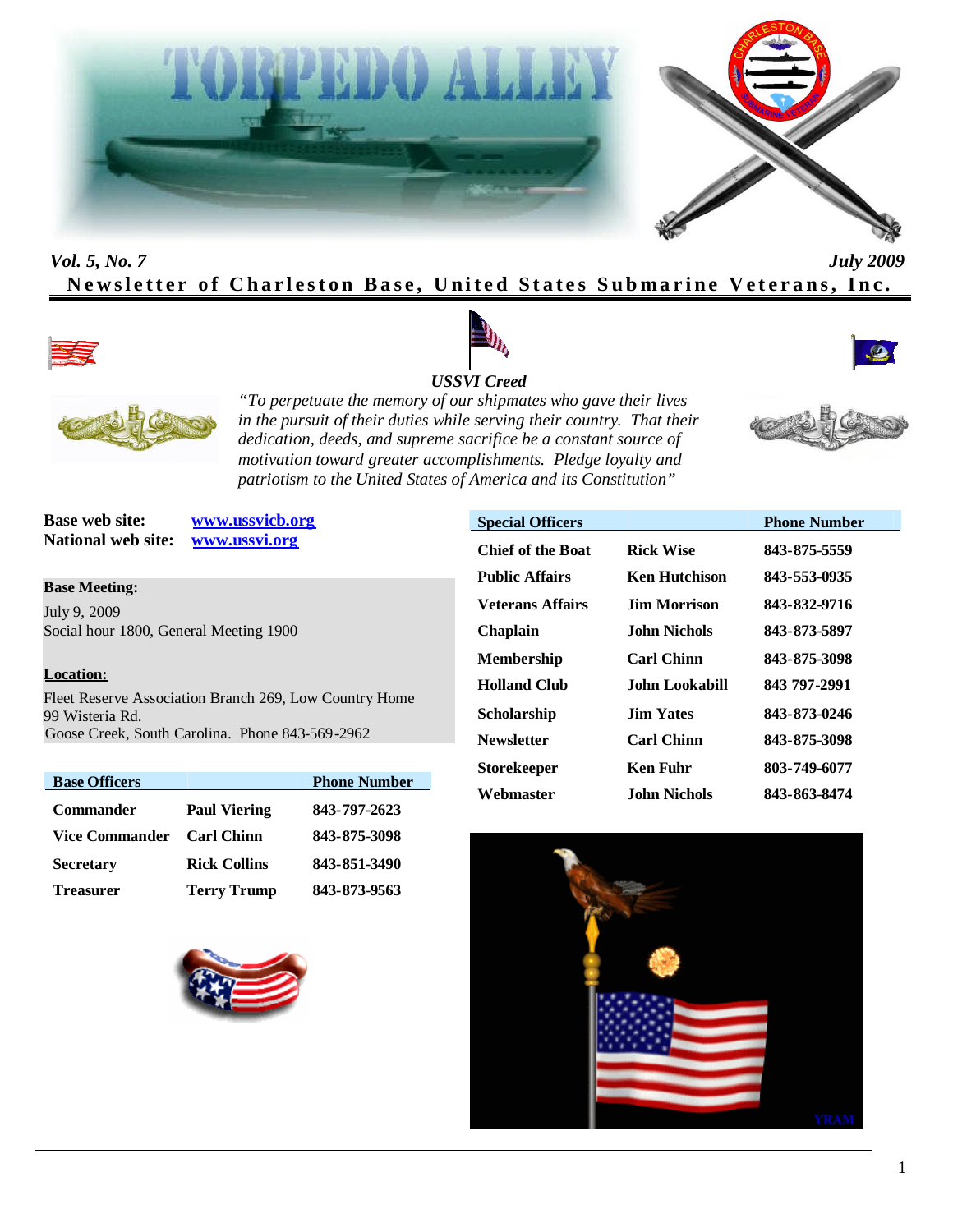#### **Minutes of the June 2009 meeting**

Attendance for the May meeting was 95

**Opening Ceremony**: Base Commander called the meeting to order. A Quorum was present and the meeting was commenced at 1900.

**Introductions**: New people were introduced; Larry Crump and Howard "Moose" Frey. Welcome aboard.

**Secretary**: Secretary Rick Collins asked for a motion to approve the meeting minutes from last month. A motion was made and seconded. Minutes approved.

**Treasurer**: Terry Trump gave the treasurer's.

**Storekeeper**: Can order new Tee shirts and if there is anything on the "Sub Ships Store" website you want he can get it for you and it will not cost you shipping.

**Chaplain**: On June 5th, we conducted a bell tolling memorial service for Bill Hyatt at Dorchester Memory Gardens. There were 8 members of USSSVI Charleston Base mustered to give Bill a Sailor's farewell. The Navy provided a chaplain, flag folding detail and rifle honor guard. This was the COB's first funeral and he did a great job pulling everything and everyone together. The service was done with great dignity.

Cards were sent as follows to:

**Harry Plank** has an incurable, non-operable cancer and had to receive blood transfusions in order to get his 02 level up in his blood. At that point he can continue his cancer treatments in order to allow the cancer to go into remission.

**Frank Carroll** 3 month cancer test came back negative and he has a clean bill of health.

**Clyde Peters** had the devices hooked up for the brain stimulation to control the symptoms of his Parkinson's disease. His jerky motions have diminished and he is hopeful that he will be off the medication for the Parkinson's soon.

**Anetha Standrich**. She was in the hospital with pneumonia but is doing well at present.

Larry Sims. Larry's CAT scan results show his condition has stabilized. He will continue with chemotherapy. Larry wants to thank everyone for their prayers. It looks like they sure worked so keep them coming.

**Dorothy Hyatt and family**. William Hyatt Jr departed on Eternal Patrol on 31 May 2009. His funeral was on June 5, 2009. Bill was a life member of USSVICB.

**Rosemary Archer and family**. Captain Robert Archer departed on Eternal Patrol on 2 June 2009 in Florida. His remains will be interred in Arlington National Cemetery. Bob was a TM before he was commissioned and served in Charleston on the Clay and at POMFLANT in the early '70s. Bob was not a member of USSVICB.

**Scholarship:** We have a print of the Hunley titled "The Final Mission". It will be raffled off with proceeds going to the scholarship fund. The drawing will be at the Christmas party. Nick Nichols has a discount booklet for sale for \$5. It is good for restaurants in the Summerville area; any additional money will go to the scholarship fund.

**Public Affairs**: Looking for a new PAO.

**Webmaster**: Website is updated three times a week with any news that we have. We have the menu from "The After Battery", pictures of various functions, V.A news and information, WW@ newsletters, and a store keeper page. Any thing you need.

**Veteran's Affairs**: Cat 8 eligibility requirements have changed, please sign up.

**District Commander:** Swore in the new base officers.

**Holland Club**: No report

**Membership**: We have 319 members; 2010 dues are payable by 1 Oct. You can pay at any time.

Little David: Books are on sale for \$6 for base members. Tractor show 13 and 14 Sept.

**Newsletter:** No report

**Alcohol & Gaming**: Gave \$50 to Subvets from the After Battery for the hog roast. He also has hats for sale with what ever you want on it, within reason. He also would like to see us bring our young people to all memorial events to let them see what our "Greatest Generation" was all about before it is too late.

**Chief of the Boat:** Introduced himself and already has a working party scheduled to re-stow the gas station on 19 June.

Hog Roast 3 Oct.

**Base Commander**: My agenda as your base commander is the best interest of Charleston Base and Charleston base only.

We had 36 base members at the Memorial Day ceremony and George Sharf is the new base historian.

**Nuclear Historian**: Told a joke but was confused on how to properly hold the microphone, better known as "the Nuc training aid".

**Old Business**: None

**New Business**: None

#### **Good Of The Order**:

Budda gave a report on Panama Jack and how he is doing.

Ed Stank has coffee cups for ordering.

Depth Charge drawing was held with \$290 to winner.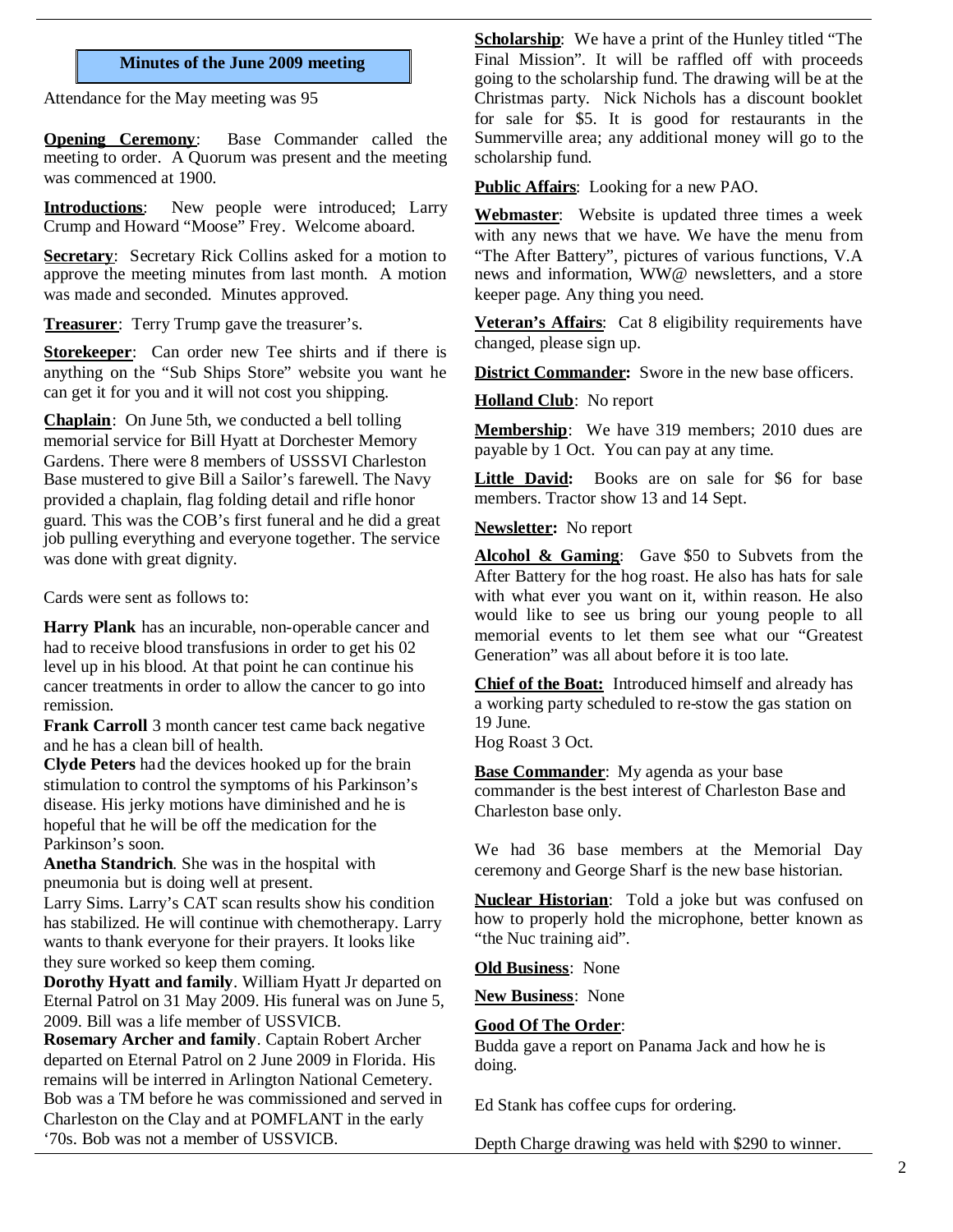**Bob Isaman** will be going in to Roper Hospital tomorrow for heart cauterization and a stint placement. An overnight hospital stay is planned.

**Stacy Power** went into MUSC yesterday for a replacement of his left knee and expects to be out of there tomorrow.

**Joe Giannetto** is recuperating from surgery on his right eye last week and went back to MUSC yesterday for surgery on the left eye.

Several follow-ups were made on those who've had surgery or illnesses in the last couple of months along with the base sending additional cards.

If you know of shipmates or spouses from other bases who are having a difficult time, had surgery, etc. and would like for USSVI Charleston Base to send them a card please send their name and address to the Chaplain via email or phone call.

## **Vice Commander Report**: No report

Sub Vets WWII: 18<sup>th</sup> of June at Ryan's is the next meeting. Come out and join us. We have 19 WW11 Subvets left in the state of South Carolina and 5 were at our meeting. Come and meet them. Lee Allison has WW11 calendars for sale.





July 4 – Independence Day



July 9 – General Meeting; social hour 1800, meeting starts 1900

The winner was John Paul Pardo. He donated \$100 to the scholarship fund.

The Base Commander adjourned meeting at 2000.



*"Don't tell mom I'm a submariner, she thinks I play piano in a whorehouse."*

| <b>July Submarines Lost:</b>                                                                                                  |                                                                                                                                                |                                                                        |  |  |
|-------------------------------------------------------------------------------------------------------------------------------|------------------------------------------------------------------------------------------------------------------------------------------------|------------------------------------------------------------------------|--|--|
| USS S 28                                                                                                                      | SS 133                                                                                                                                         | July 4, 1944                                                           |  |  |
| USS Robalo                                                                                                                    | SS 273                                                                                                                                         | July 26, 1944                                                          |  |  |
|                                                                                                                               | Run silent, run deep<br>For freedom we fought to keep<br>How we spent so many days<br>Beneath the shimmering waves<br>A terrible foe we fought |                                                                        |  |  |
| And gave our lives; and freedom bought<br>Now our souls forever lie<br>Restlessly beneath the waves<br>So silent now, so deep |                                                                                                                                                |                                                                        |  |  |
| For it is not enough for you to weep<br>For we shall not have died in vain                                                    |                                                                                                                                                |                                                                        |  |  |
|                                                                                                                               | For if you forget our deeds<br>Then we shall never sleep<br>Though we lie so silent, so deep                                                   | Lest you forget for what we gave<br>We gave our lives, freedom to save |  |  |
|                                                                                                                               | Al Alessandra, 2005                                                                                                                            |                                                                        |  |  |

## **Membership and Dues Information:**

2010 dues will be payable by 1 October 2009. Contact your shipmates to get them to pay their dues. Send dues (payable to USSVI) to: Carl Chinn 217 Brailsford Rd Summerville, SC 29485-5405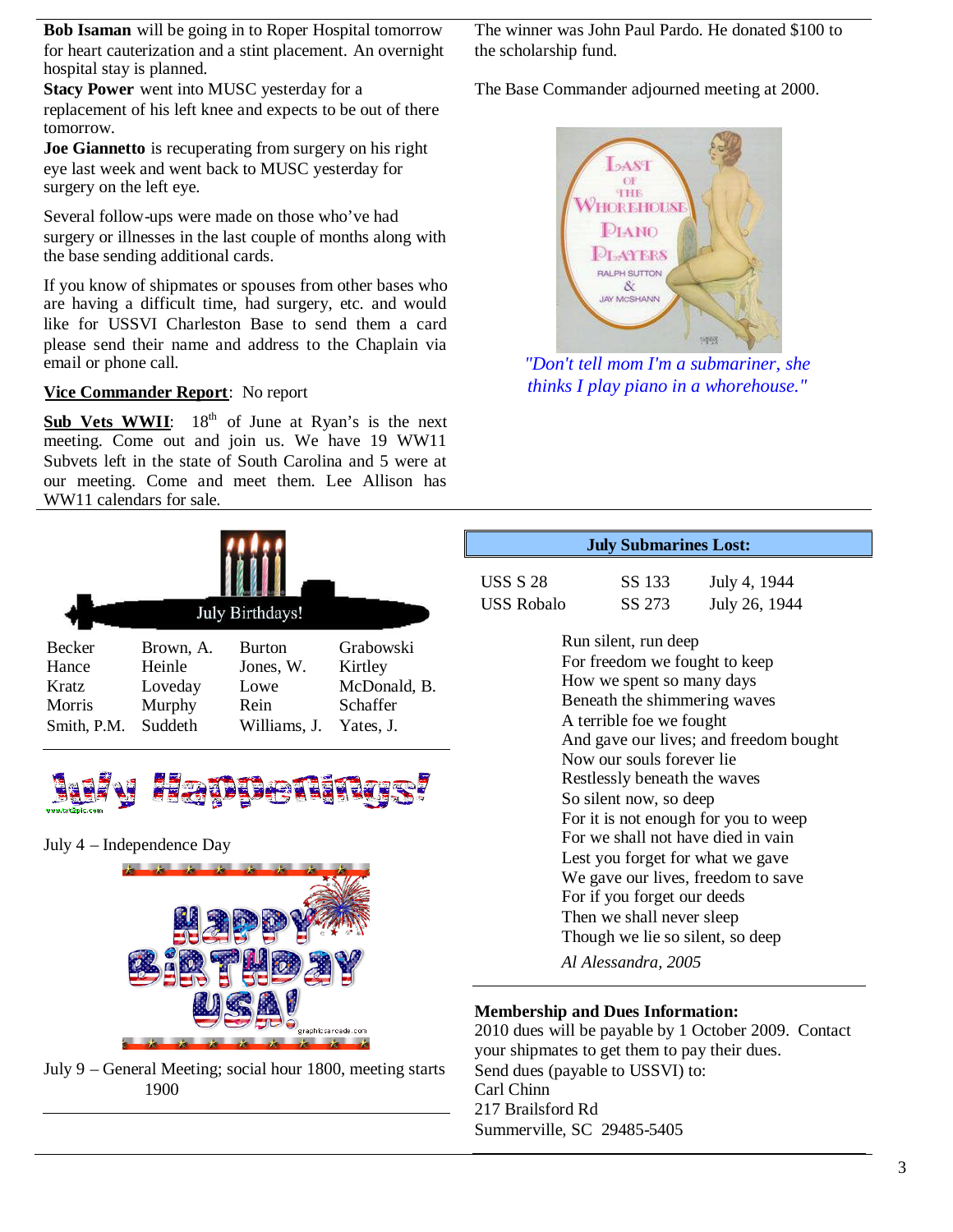### **The Diving Alarm Ballet** by Mike Hemming

As I pass between the Controllermen, the oogah, oogah, "Dive!", "Dive!" comes over the speakers and they leap to their sticks and rheostats. The engine shut down air lever is hit, rheostats spun down, sticks are thrown, as the ballet begins. Generator electricity wanes as the huge storage batteries are called on for power. Sticks pulled to new positions and rheostats spun back up to keep the motors turning. The flurry of intense activity over, minor adjustments made and times logged while listening. always for the sound of water doing something it shouldn't.

As I walk forward at the same time into the engineroom, the two men in each one do the shutdown dance. Throttles are slapped down, hydraulic levers pulled to the closed position to shut exhaust valves and drains opened by the Throttleman. As his Oiler spins the inboard exhaust valves the 32 turns to shut it, either the Oiler or the Throttleman (depending on who is closer) will have yanked the pin holding the great intake air valve open so it falls shut with a loud clang. His inboard exhaust valves shut, the oiler drops below to secure the sea valves that allow the seawater to cool the engines. Then, the Throttleman checks everything secure one more time.

In the control room, the other area of great activity on a dive, lookouts almost free fall to their diving stations on the bow and stern planes. Quickly the bow Planesman rigs out his planes and both he and the stern Planesman set their charges to the prescribed angles for the dive. Arriving soon after the Planesmen, the OOD, now the diving officer, gives the ordered depth to reach and the angle to do it. Then he checks that all is well and will watch the Planesmen to learn if the trim needs changing. The Chief of the Watch having closed the huge main air induction valve, will watch the Christmas Tree to see that all hull openings are closed. Then he pulls the vents to flood the main ballast tanks and watches the depth to signal the Auxillaryman on the air manifold when to blow negative tank to the mark to stop our descent into the depths. The manifold operator will hammer open the valve and then close off the roaring rush of compressed air, as needed.

By this time, the trim manifold operator will have arrived from the engine room. After climbing over the stern Planesman he will be ready to pump and flood seawater to the tanks. This will trim up the boat to neutral buoyancy. In the Conn, the helmsman will have rung up standard speed so the boat will be driven under by the screws. The QM of the watch will dog the conning tower hatch when the OOD, the last man down from the bridge, pulls the lanyard to close it.

There is no music to guide this dance except calm orders given and acknowledged. Started in a flurry of activity, it will end by winding down quietly to a state of relaxed vigilance by men practiced and confident of themselves and each other. They have done this many times, this

#### **Vice Adm. James F. Calvert Dies At 88** (ASSOCIATED PRESS 04 JUN 09) ... Brian Witte

ANNAPOLIS, Md. - Retired Vice Adm. James F. Calvert, a submarine pioneer and author who served in the Navy during World War II before going on to be superintendent of the U.S. Naval Academy where he made innovations to the curriculum, has died, family members said Thursday.

Calvert, who was 88, died of heart failure Wednesday in Bryn Mawr, Pa., said Kemp Battle, his stepson. "He was a wonderful man and did a lot of dangerous things," his wife, Peggy, said in a telephone interview. After graduating from Annapolis in 1942, Calvert went straight to work on submarines.

"A career submarine officer who began his service during World War II, he completed nine wartime patrols and later served an instrumental role in the development of modern submarine operations," the academy said in a statement.

He served on the USS Jack for eight war patrols and another on the USS Haddo during World War II. The USS Jack, on which Calvert helped aim the torpedoes, is credited with sinking 15 Japanese ships.

Calvert wrote several books. In his 1995 memoir "Silent Running," Calvert described his experiences in submarine operations in the Pacific during World War II, chasing and sinking enemy ships.

Calvert was the commanding officer of the nuclearpowered USS Skate from December 1957 to September 1959. The submarine became the first to surface at the North Pole in February 1959. Calvert wrote about the experience in a book titled "Surface At The Pole." The trip had been made to test how well a submarine could operate in the Arctic Ocean.

Battle said deciding when to surface through the Arctic ice was "a very tricky moment," because it was unclear what kind of damage the move would cause the submarine.

"It was a very dramatic moment when he decided to pick the spot and go for it," Battle said. "At the time, it was a major feat."

Calvert served as the 46th Naval Academy superintendent from 1968 to 1972.

For all of his adventures and accomplishments at sea, Battle said he believes Calvert was even prouder of his work at the helm of the academy.

During his tenure, he put an emphasis on increasing the academy's ability to recruit top civilian faculty members.

"He felt very strongly that the education of young men demanded balance, so he fought for civilian teachers and was very proud of that," Battle said. "He was very proud of that legacy."

He also implemented the academy's academic majors program, which broadened the academy's curriculum beyond engineering to include other majors such as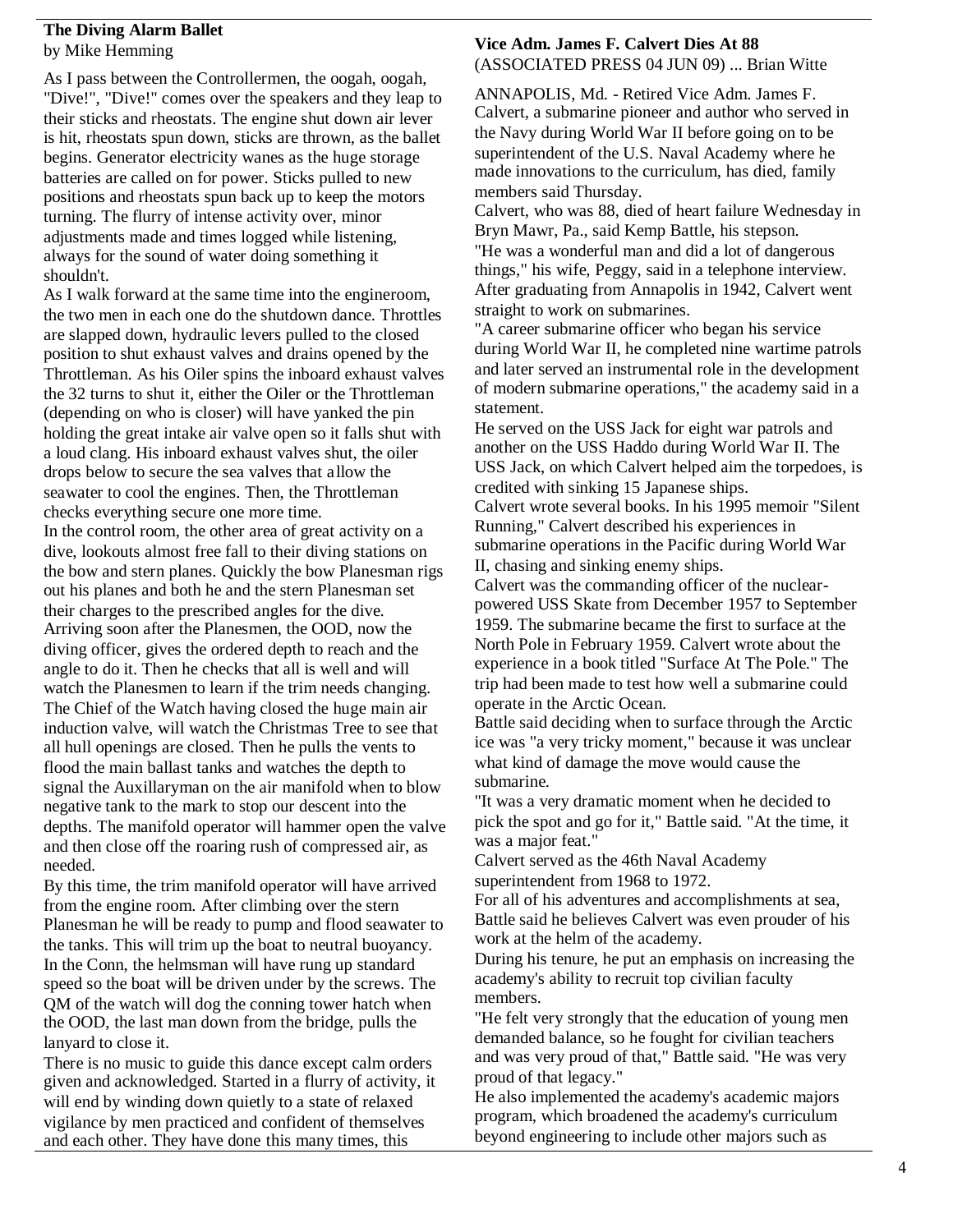graceful and awkward descent into the depths. They do it as fast as is safely possible. This is where they belong, with many feet of sea hiding the strong steel of the hull. Men asleep in bunks half-awakened by the raucous alarm and noisy ballet, drift back to deep sleep, confident they are at home where they should be.

## **Old Navy Chiefs**

- Chiefs know that no sailor is completely worthless, because worst case, they serve as a good bad example.
- Chiefs know that there's no help program like a self-help program.
- Chiefs will tell you that, "If you are going to do something stupid, at least be smart about it."
- Chiefs can write up anyone they want.
- Chiefs are the ultimate paradox. On the one hand they don't give a crap, but on the other hand, Real Chiefs are very careful and precise.
- Chiefs can find the best bar in any port by dead reckoning.
- Chiefs paint their houses Navy Grey with their addresses taken from their favorite hull number.
- Chiefs have a red and green buoy at the end of their driveways .
- Chiefs eat lightning and crap thunder.
- Chiefs consider a hurricane to be good sea trials.
- Chiefs are the Navy.
- Chiefs think that Ensigns, like diapers, should be changed often and for the same reason.
- Chiefs know that once a job is fouled up, anything done to improve it only makes it worse.
- Chiefs assume nothing is so simple that it cannot be misunderstood and they act accordingly.
- Chiefs view land as a mere hazard to navigation.
- Chiefs never attribute to malice that which is adequately explained by stupidity.
- Chiefs never take the advice of someone who has not had their kind of trouble.
- Chiefs know that if it is stupid but works, it is not stupid.
- Chiefs will tell you that you can survive on charm for about 5 minutes, after that, you'd better know something.
- Chiefs know that assumption is the mother of all screwups.
- Chiefs never assume they get the facts.
- Chiefs do not confuse efforts with results.
- Chiefs will give you three choices in any situation; change, accept, or leave the Navy.
- Chiefs think multi-tasking is done in the ship yard head

political science.

Calvert also created the academy's James Forrestal Lecture in 1970, which focuses on leadership and has been given by prominent political, athletic and military leaders, including former Secretary of State Henry Kissinger, football coach Dick Vermeil and Supreme Court Justice Antonin Scalia.

"He really was interested in the development of the minds of leaders," Battle said.

After retiring from the Navy, Calvert worked as an assistant to the chairman of Texaco. He also was a senior executive at Combustion Engineering in Stamford, Conn.

Calvert is survived by his wife of 41 years, Peggy, and their four sons Craig, David, John and Kemp Battle. He also is survived by two sons Jim and Charles from his previous marriage to his first wife Nancy, who died in 1965.

## **HEALTH CARE REFORM Update 01**

A discussion draft of a possible health care reform bill was distributed by the House Committees on Ways and Means, Energy and Commerce, and Education and Labor in late June. The plan would create a Health Insurance Exchange (HIE) to provide health care options to individuals without coverage and small employers. Anyone would be eligible to obtain coverage under the HIE unless they are enrolled in another qualified health benefits plan or have other acceptable coverage (which would include Tricare, Tricare For Life, Medicare, and VA care enrollment). The draft envisions imposing a tax on individuals who don't obtain qualifying coverage. Some other changes to Medicare that may affect military beneficiaries are:

- · Changes to the payment structure of skilled nursing facilities and freezing 2010 payments at the 2009 level.
- Upgrading physician reimbursements to preclude the 21% payment cut scheduled for January 2010 unless the law is changed .
- Extra payments to providers in "efficient areas".
- · Extension of Medicare therapy cap exceptions through 31 DEC 11.
- Exclusion of proceeds from the sale of a primary residence from income used to compute Medicare part B premiums.
- · Allowing a 12-month period for TRICARE beneficiaries to enroll in Part B without a Part B premium penalty (retroactive to cover those who have incurred penalties since JAN 05)

## **VA Category 8 Care Update 12**

The Department of Veterans Affairs (VA), which now has nearly 8 million Veterans enrolled in its health care system, is poised to welcome nearly 266,000 more Veterans into its medical centers and clinics across the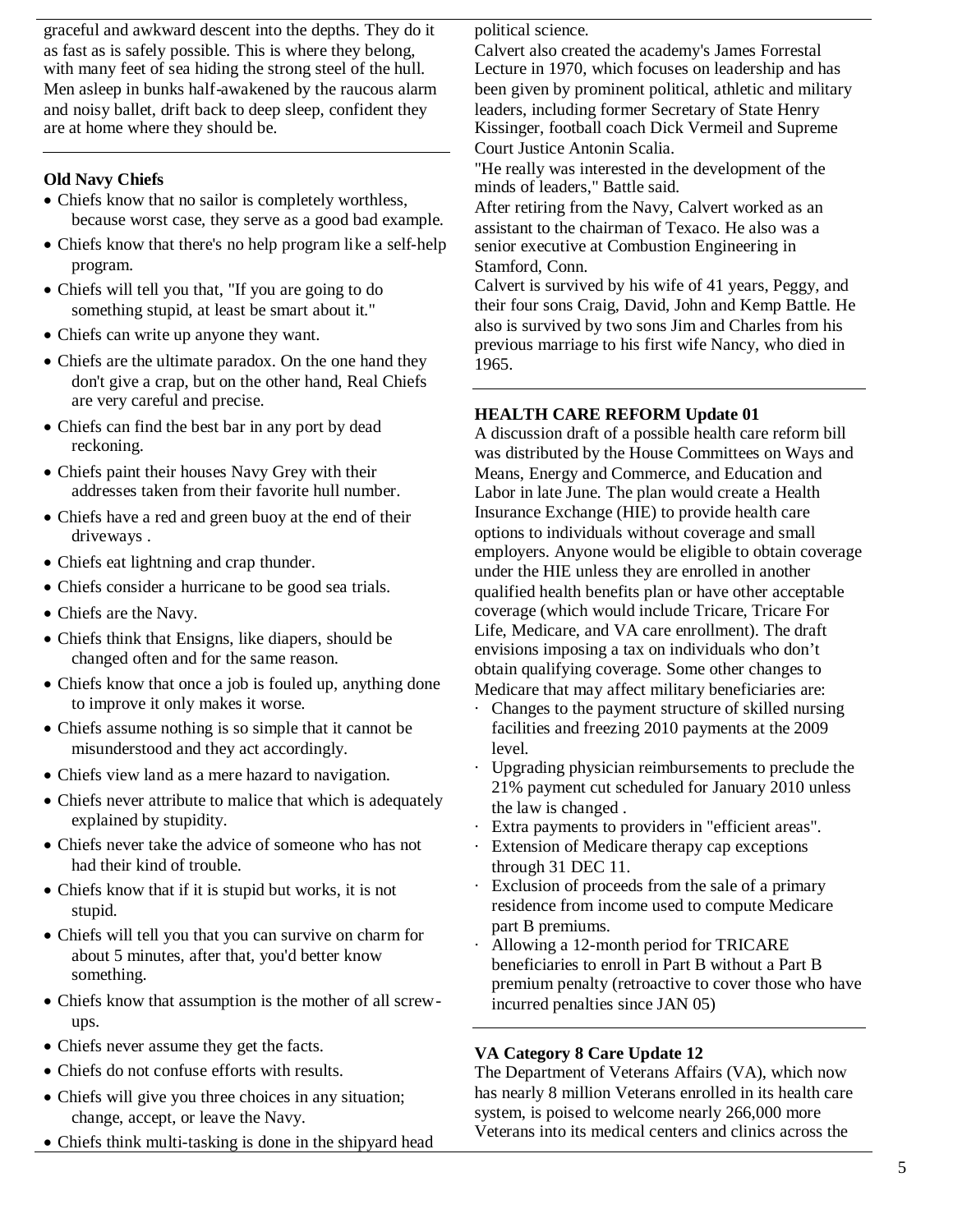reading a newspaper.

- Chiefs know that prior proper planning prevents piss poor performance.
- Chiefs know that every part of the Chief's initiation is an important part of becoming a Chief and don't need to question it.
- Chiefs refer to their wives as ComNavSoapSuds.

### **VA Clothing Allowance Update 01**

In accordance with PL 110-111 Veterans, who because of a service-connected disability, wear or use a prosthetic or orthopedic appliance (including a wheelchair) which tends to wear out or tear clothing, and veterans, who because of a service-connected skin condition use a medication that causes irreparable damage to outer garments, are eligible for payment of an annual clothing allowance. Qualifying appliances/medications include:

1. An artificial limb, rigid extremity brace, rigid spinal or cervical brace, wheelchair, crutches or other appliance prescribed for the claimant's service-connected disability. Soft and flexible devices, such as an elastic stocking are not included.

2. Any medication, prescribed by a physician for a service-connected skin condition, that causes permanent stains or otherwise damages the veteran's clothing.

The allowance as of 1 DEC 08 for 2009 was \$716 per year. The clothing allowance increase, while effective the date of the law, is not payable until the following August 1st. (Example: PL 97-306 effective October 1, 1982, increased the clothing allowance to \$327.00. This rate was payable August 1, 1983.) It is recommended that you mark your calendar and apply for your 2009 allowance by 1 JUN 09 to allow ample time for VA to process it and avoid missing the 1 AUG cutoff date. To qualify for annual payment, eligibility must be established as of 1 AUG of the year for which payment is claimed. If you have previously submitted a claim for disability compensation, send your application on VA FORM 21- 8678 May 03 to the Prosthetic and Sensory Aids Service (121), at your local VA Medical Center. If you have not made application for disability compensation, send the form to the VA regional office nearest your home. The form can be downloaded from

www.va.gov/vaforms/medical/pdf/vha-10-8678-fill.pdf, you can ask VA to send you one, or you can pick one up at your VA clinic. If your support device wasn't issued by VA, you will need to get your VA doctor to do a certification for you that the support is necessary for you.

#### **TriCare User Fee Update 39**

A key lawmaker who has helped derail past Pentagon plans for big increases in Tricare fees for military retirees warns that the day is coming when enrollment costs, deductibles and co-payments will have to go up. Rep.

country by expanding access to health care enrollment for certain Veterans who had been excluded due to their income. Dr. Gerald Cross, VA's Acting Under Secretary for Health, said, "This incremental approach to expanding enrollment ensures that access to VA health care for a greater number of beneficiaries does not sacrifice timely access or quality medical care for those Veterans already enrolled in VA's health care system. Over the next four years, we hope to provide enrollment to more than 500,000 Veterans." Under a new regulation effective 15 JUN, VA will enroll Veterans whose income exceeds current means-tested thresholds by up to 10%. These Veterans were excluded from VA health care enrollment when income limits were imposed in 2003 on Veterans with no service-connected disabilities or other special eligibility for care. There is no income limit for Veterans with compensable service-connected disabilities or for Veterans being seen for their serviceconnected disabilities.

Veterans who have applied for VA health care but were rejected due to income at any point in 2009 will have their applications reconsidered under the new income threshold formula. Those who applied before 2009, but were rejected due to income, must reapply. VA will contact these Veterans through a direct-mail campaign, Veterans service organizations, and a national and regional marketing campaign. Information about enrollment and an income and assets calculator are available at www.va.gov/healtheligibility. The calculator provides a format in which Veterans enter their household income, number of dependents, and zip codes to see if they may qualify for VA health care enrollment. In addition to applying online, Veterans may also contact VA's Health Benefits Service Center at 1-877-222 VETS (1-877-222-8387). Each VA medical center across the country has an enrollment coordinator available to provide Veterans with enrollment and eligibility information.

#### **Cellphone Discounts**

Military veterans and active-duty personnel are eligible for significant discounts on cellphone plans - if they know to ask. There are over 23 million veterans in the U.S. of which many are unaware of the potential savings on their monthly cellphone bills. Monthly military discounts range from 15% on Verizon Wireless plans to 10% off - and no activation fee - on T-Mobile agreements. Alltel, Sprint and AT&T offer similar discounts. While not everyone knows about the discounts, those who do say that getting the companies to register them for the cheaper plans is no easy task. Phoenix Arizona resident Janis Johnson said she called her cellphone company to register her husband, an Air Force veteran. At first, a customer service representative said no veteran discount existed. "Then she said we should get the 15 percent discount, but we were supposed to go to the Web site," she said. Johnson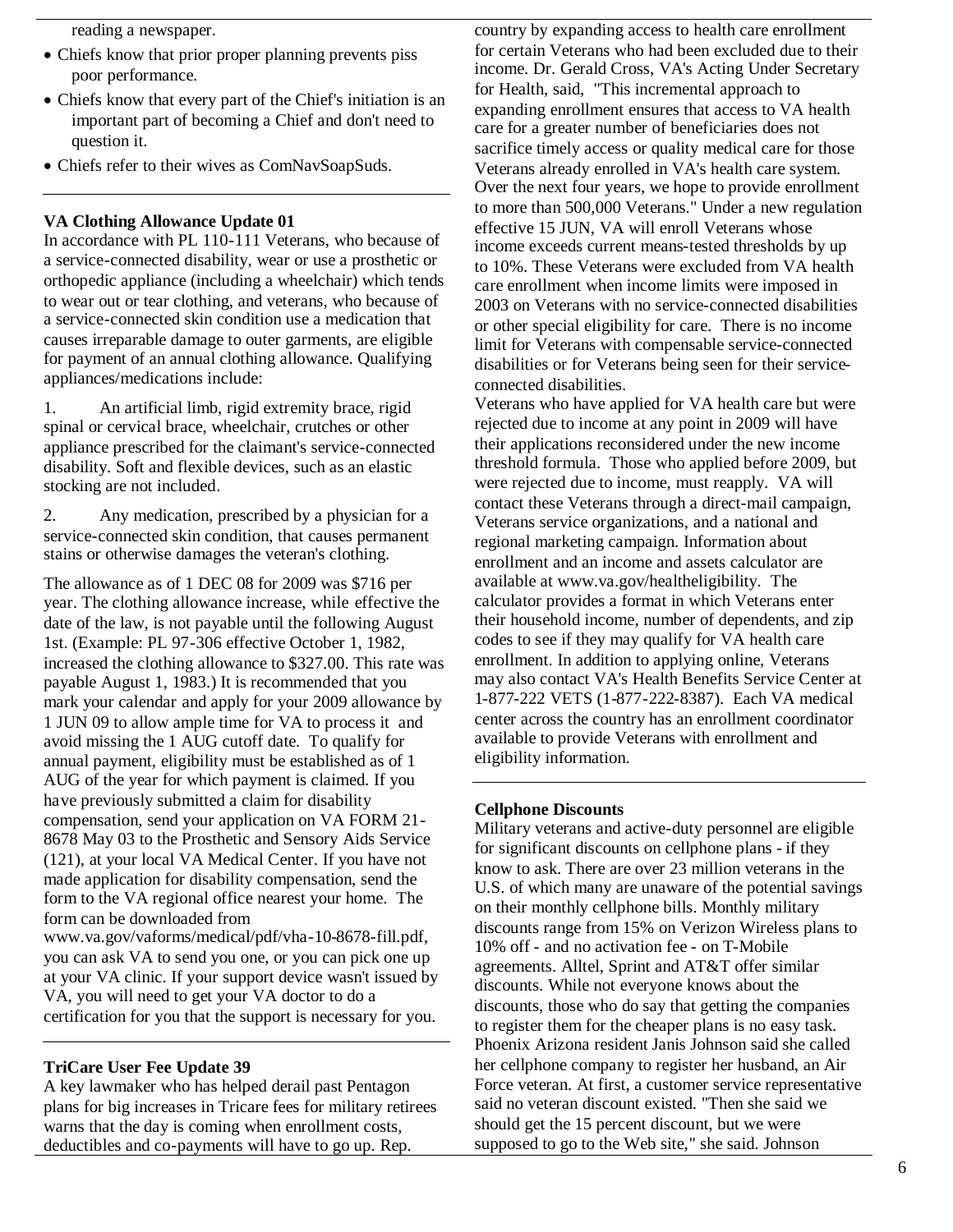Susan Davis (D-CA), who chairs the House Armed Services Committee's military personnel panel, said that after three consecutive years in which lawmakers inserted specific language in the annual defense authorization bill prohibiting Tricare fee increases, the House version of the 2010 bill does not have any such provision — because the Pentagon did not ask for such increases in its budget request. The Obama administration and Defense Secretary Robert Gates agreed to a one-year moratorium on their quest for substantial fee hikes in order to work with Congress on finding other ways to hold down health care costs. As the armed services committee met 16 JUN to consider H.R.2647, the 2010 defense policy bill, Davis said she and other lawmakers share the Pentagon's concerns that rising health care costs are squeezing money for other defense programs, but they don't want to make rash changes. "Any changes to the health care benefit require careful and deliberate consideration," she said. Davis also said discussion about options will not be limited to the Pentagon and Congress. She pledged to include military associations that represent troops and families in seeking a "fair and equitable solution" to controlling health care costs. The Senate Armed Services Committee will start writing its version of the defense bill in late June. That committee also has not supported fee hikes pushed by the Pentagon to make up for the fact that Tricare fees have not changed since the plan started in 1994. Senators tend to favor limiting Tricare fee hikes to the size of the modest cost-of-living adjustment made each Dec. 1 in military retired pay.

#### **In The Words Of A Sole Survivor**

The four "Ticknor Kids" are now grown up and have spread out across the county, but this week, they came together in Wichita Falls to meet a man they have always considered a hero.

They never imagined they would get to know the long-ago gunner's mate whose own story is the only reason they know their father's fate.

The four grew up hearing stories their mother, Marvel, told about Clifford Kuykendall, the only sailor aboard the 80-man USS Tullibee who survived when an erratic torpedo — one of their own, he said — circled back and struck the boat, sinking it in the Pacific Ocean in late March, 1944.

The children's father, George Oran Ticknor, was chief electrician's mate, making him a chief petty officer on the USS Tullibee. He was on board that fateful day. He was 33, older than many of the crew members. He had built his career in the Navy.

His widow, Marvel, and their four children, Duane, Rosemary, Joie and Ruthie, would never have known what happened had it not been for a letter that arrived in a Christmas card from Kuykendall, who lives in Wichita Falls.

Kuykendall remembers sitting down at his sister's kitchen table after he returned from the World War II. He wrote

eventually gave up when she could find no place online to register.

Kenneth James Madetzke, 60, of Phoenix, had better luck. The Vietnam War veteran was able to sign up for AT&T's discounted plan and saves about \$8 a month. "It makes me feel good to have the money savings and be recognized as a veteran," Madetzke said. "The disappointment was that there was no advertisement. I had to pull it out of them." While waiting for doctor's appointments at the VA hospital, Madetzke often tells fellow veterans about the discount. Most, he said, know nothing about the deals. Bill Messer, president of Vietnam Veterans of America's Arizona State Council, said he used Verizon and hadn't heard of the discount. Verizon spokeswoman Jenny Weaver said the firm makes an effort to inform veterans of the savings, with in-store posters and military-magazine ads. "There aren't any posters up in the Phoenix metro area right now, because of some of the other promotions we have going on," Weaver said. Most services require a military identification card, veteran identification card or military discharge papers as proof of veteran status. Some companies require online registration to get the discount. Many companies, including Verizon, also offer discounted plans for customers 65 and older.

### **Obituary…John A. Borchardt**

CHESAPEAKE, Va. – Retired U.S. Navy Capt. John Andrew "Andy" Borchardt, 56, of Eagle Pointe, died June 26, 2009, peacefully in his sleep. He is survived by his high school sweetheart and loving wife of 34 years, Debra Lynn Borchardt; sons, Eric Walter Calise Borchardt and Brian Andrew Borchardt and his wife Hollie Michele Borchardt; and by too many friends and family members to ever possibly recount. Andy was born in San Pedro, Calif., to the late Walter and Dolores Borchardt. After growing up in San Pedro, Andy went on to attend the U.S. Naval Academy and 30 years of service to his country as a career submariner. He served all over the globe with homeports ranging from Connecticut to Hawaii to Yokosuka, Japan. His tours included five submarines of which he commanded USS Aspro (SSN 648) and multiple shore facilities of which he commanded the Submarine Intermediate Maintenance Facility.

He was a highly decorated veteran and an honors graduate of the Naval Postgraduate School and National War College. After retiring from the U.S. Navy, Andy commenced a second career with the TSM Corporation where he spearheaded the conversion of USS Georgia (SSBN 729) and USS Florida (SSBN 728) from ballistic to tomahawk missile submarines. He also created and facilitated the Submarine Maintenance Course for the chief petty officers and officers of ships slated for shipyard maintenance periods.

Andy's professional accomplishments pale in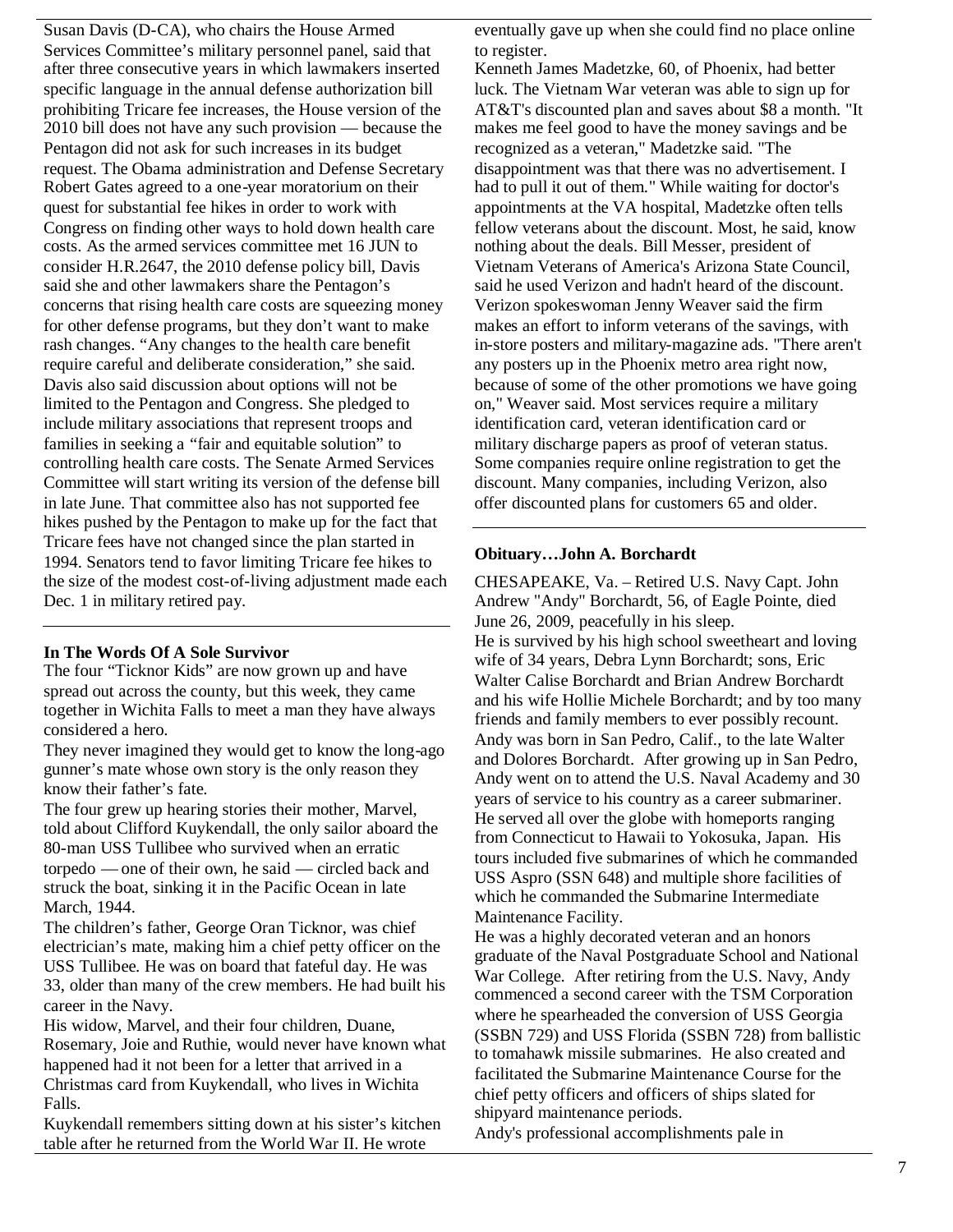letters to 79 families, telling them what happened to the crew of the Tullibee.

"That's the least I could do," Kuykendall said Saturday, sitting at a table surrounded by George Ticknor's children, Duane Ticknor of Otis, Ore., Rosemary Snyder of Ft. Collins, Colo., Joie Heller of Glendale, Ariz., and Ruthie Joyce of Philadelphia, Penn.

Decades ago when he sat down to write, he had a list of the crew members and their next of kin, and made sure each family knew the story.

"I'd write them, and fold them, and put them in an envelope," he said. At 3 cents a stamp back then, "I could afford that."

The letter meant the difference between knowing the truth and a lifetime of mystery for the Ticknor family.

"For our mother, he was a hero," Ruthie Joyce said.

"Otherwise, she wouldn't have known what happened." Throughout their lives, Marvel Ticknor, who never remarried after the death of her husband, talked to the children about "Cliff."

Only Rosemary, the oldest, who was 8 when their father died, really remembers George Ticknor.

She remembered him coming home on his last furlough. "He was just real happy," she said. "We were just thrilled to death to get to see him."

He planned to put in his 20 years in the Navy, and he and his wife dreamed of buying a ranch together in Montana. They know he got to meet Duane, but he never saw Ruthie, the baby. She was born in December 1943 and was only a few months old when the Tullibee went down. Each of the siblings has been part of the American WWII Orphans Network. When Joyce got a suggestion that she do a Google search of Kuykendall's name, she entered the information and was stunned when she came across a July 2008 Times Record News article on his service and his memories of the USS Tullibee.

"I never dreamed we could find him," Joyce said. "I opened it up, and there he was. I sat at that computer with goosebumps from the top of my head to the bottoms of my feet."

She learned he had an unlisted phone number, so Duane Ticknor wrote a letter to Wichita Falls' chief of police, explaining the situation, in hopes of letting Kuykendall know the family would like to reach him.

The letter arrived at the Wichita Falls Police Department and made it to the hands of the manager of the apartment building where Kuykendall lives.

"The chief of police was looking for you," The manager told Kuykendall when he delivered the letter. "I'm a lawabiding citizen," Kuykendall laughed. "'It has something to do with a submarine,'" the manager told him.

Kuykendall agreed to let the family have his phone number, and Joyce made one of what would turn out to be the first of many calls. There were also exchanges of letters and pictures.

Kuykendall, who was 19 in 1944, didn't know George Ticknor well, but he did remember him and recognized his

comparison to those in his personal life. He created friends and adopted family everywhere he went. He was the life of the party once he walked into the room and he had the ability to bring a smile to even the dourest person. His intelligence and wisdom were something that allowed him to talk sports, politics, economics or military policy with the greatest of ease. His legacy to all of us is that you need to live life to the fullest and to love what you do, because that was how he tackled everything he ever did. He was the greatest man that many of us ever knew, and he will be remembered and loved by all who knew him. Memorial services will be held at Naval Air Station Oceana, Chapel of the Good Shepherd, 803 D St., Building 330, Virginia Beach, VA 23460 at noon Thursday, July 2. In lieu of flowers, memorial donations can be made to www.woundedwarriorproject.org . Condolences may be expressed to the family at www.twifordfh.com .

## **Navy Has Begun Early Tech Development Of Next-Gen SSBN**

The Navy is in the "early stages" of technology development for the next-generation ballistic missile submarine (SSBN) and the primary challenge will be building new missile compartments, as that sector of the industry has been dormant for four decades, Rear Adm. Stephen Johnson, director of the sea service's strategic systems programs, said last week.

"The first work will be on the missile compartment," Johnson said during a June 23 presentation at the Capitol Hill Club in Washington. "It has been four decades since we have designed or built items such as seagoing ballistic missile hatches or heavy missile tubes. This part of the industry must be revitalized." The Navy plans to start construction in 2019 on the next-generation SSBN, which will begin replacing the sea service's 14 Ohio-class SSBNs in 2028. The submarines, which fire Trident missiles with nuclear warheads, make up the sea-based arm of the U.S. military's nuclear triad.

Navy officials are still determining what form the nextgeneration SSBN will take. The new Virginia-class attack submarines are too small to carry the massive missile tubes required to fire a Trident missile. However, officials plan to "leverage the success" of the Virginia-class cost reduction effort, Johnson said. Early design studies on the SSBN will answer questions that arise from the nuclear posture review, which the Defense Department will complete later this year. "The NPR will not determine the design of the submarine, but rather the number of weapons and targets," Johnson said. "A reduction in weapons may change the number of missile tubes required per submarine. However, the total number of submarines is primarily derived from the number required at sea at any given time to provide a survivable deterrent."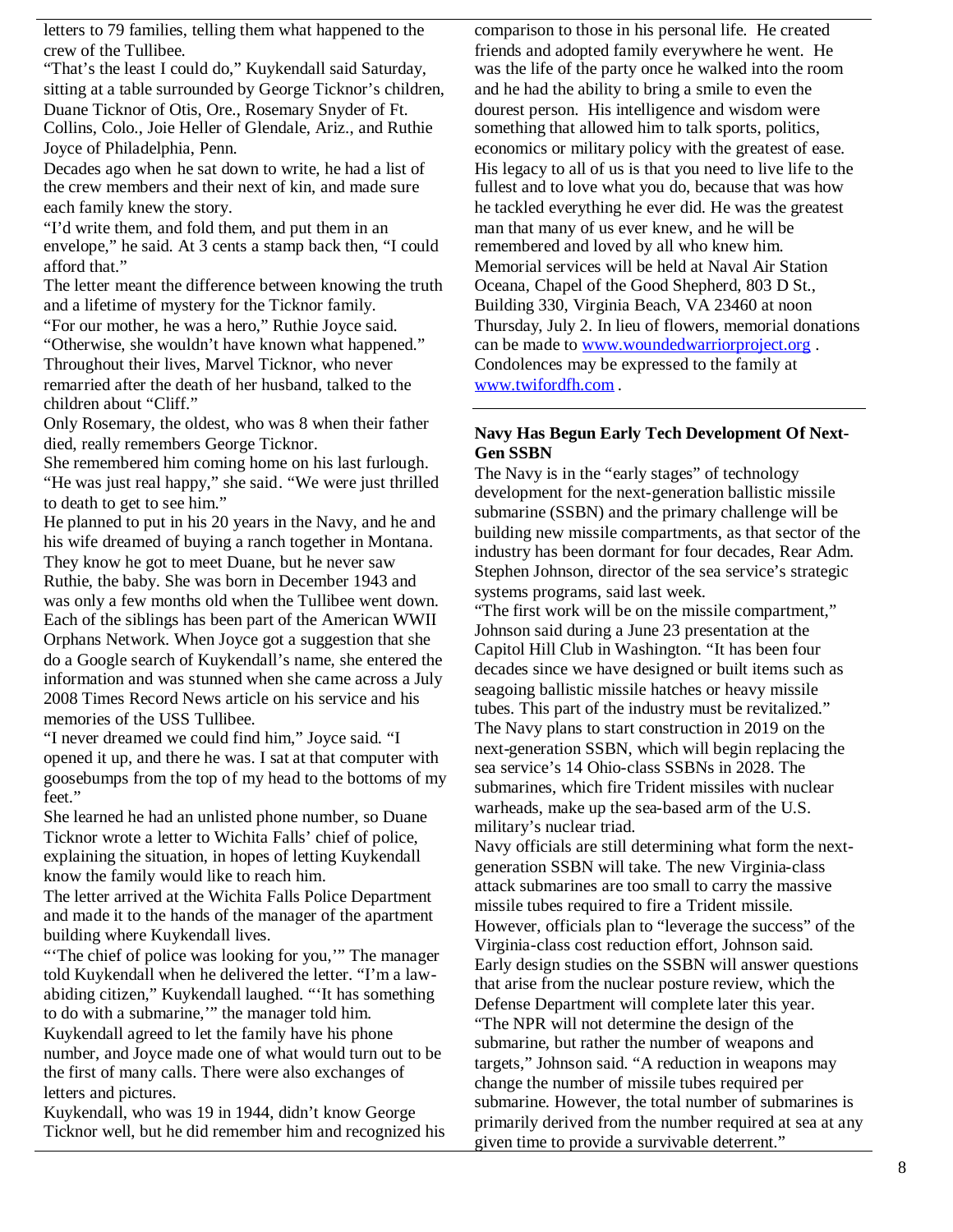face in his pictures.

When Joyce asked in March whether she and her siblings could come visit him, he agreed; and they spent several days in town this month, talking with Kuykendall and listening to his memories of the USS Tullibee and his captivity at the hands of the Japanese after he was pulled from the water.

"The only reason they plucked me out of the ocean was for intelligence," he said.

Kuykendall felt at home with the siblings; he had three sisters, himself.

"They brought me up," he said.

After he returned to Wichita Falls and wrote to the families of the 79 men who lost their lives, he heard back from many of the families. In many cases, pictures, introductions and even marriage proposals came back with the replies. Since many of the men were young, their closest relatives were mothers and sisters, not wives and children. Some of the letters were returned unread. This is only the second visit he has had.

When he was on leave from the hospital in Norman, Okla., in the fall of 1945, the wife of an electrician's mate first class traveled with her aunt to see him and find out about what happened to her husband.

He answered a lot of questions about that over the years. The Japanese forces were the first to want to know, but he didn't tell them what he told the families.

"The Japs never did claim credit for it," Kuykendall said. He said the Japanese forces saw the explosion and asked him about what had happened. He said one of their own torpedoes traveled erratically, making a circle back and striking the boat, which is what they called the submarine. Early on, Kuykendall used to lie awake at night thinking about the USS Tullibee; after a while, he knew the thoughts would consume him if he didn't force them to the back of his mind, and that's what he had to do.

But the memories of his service haven't disappeared, and he delved into books and pointed out pictures as he talked about his experiences. At 84, he still has vivid memories of his service, which also included a tour in the Korean War.

His memories and stories have been a treasure to Ticknor's family.

"There are quite a few war orphans who still don't know what happened to their dads," Duane Ticknor said. "In all the services," Kuykendall added.

Kuykendall worked hard to survive so he would be able to come back and share the truth with the other families, Joyce said.

"His memory is just wonderful," Heller said. "It's fabulous, wonderful — what a blessing," she said of meeting him after so many years of hearing his story.

#### **Admiral Osborne Scholarship Fund**

How about helping out the scholarship fund? We are offering a Charleston Base Challenge Coin for sale. ALL proceeds go into the scholarship fund.

Johnson said the timing for the redesign was "near perfect" due to the ongoing NPR and Quadrennial Defense Review.

"To ensure there is no gap in strategic coverage when the Ohio-class SSBNs begin to retire, we plan to start concept and system-definition studies for the Ohio-class replacement in FY-10," he said.

Capt. Daniel Mack, commander of submarine squadron 16, told Inside the Navy in February that the Navy's choice of a platform would be dependent on whether the sea service intends to continue using the 130,000-pound Trident missiles 20 years from now.

"Is it going to be the Trident missile or is it going to be a brand-new missile?" he said. "How about the circumference of the tubes? Is the next one going to be bigger than the Trident, same size or smaller? How many boats do we need? Do we need 16 tubes or 24? How many warheads?

"I don't know what the right answer is, but I know there's a lot of smart people that will figure that out," he added.

Officials have noted that the Navy has not even committed to a submarine as the platform for the nextgeneration sea-based strategic deterrent.

Vice Adm. Jay Donnelly, submarine forces commander, told ITN in October that the goal was to have a new platform that is fully operational and delivered in about 2025.

## **Don't Ignore Growing Threat From China**

*Joe Buff, The Day, June 28, 2009*

A Chinese Navy nuclear-powered submarine sails during an international fleet review to celebrate the 60th anniversary of the founding of People's Liberation Army Navy April 23 off Qingdao, China.

Some pundits use current force comparisons between the two countries to reason that China would have to be crazy to ever intentionally start a war with the United States: If they did, they would certainly lose, very quickly and badly. But sloughing over or garbling the differences between the time frames of the data ("current"), and of the conclusion ("ever"), produces an analysis that is seductive yet potentially flawed. Military power compilations for 2009 do not necessarily accurately predict relative strengths and weaknesses between 2025 and 2040. This is especially true when the year-to-year moving parts of those compilations could propel cash-rich China and budget-strapped America in opposite directions when it comes to military spending. China's aggregate table of organization and equipment may very well swell impressively in years to come, while America's could hold steady or even decline. Those who believe that Beijing's intentions are and will always remain non-aggressive should take note of the Pentagon's "Annual Report to Congress on the Military Power of the People's Republic of China, 2009." As this report makes clear, the danger of a war breaking out